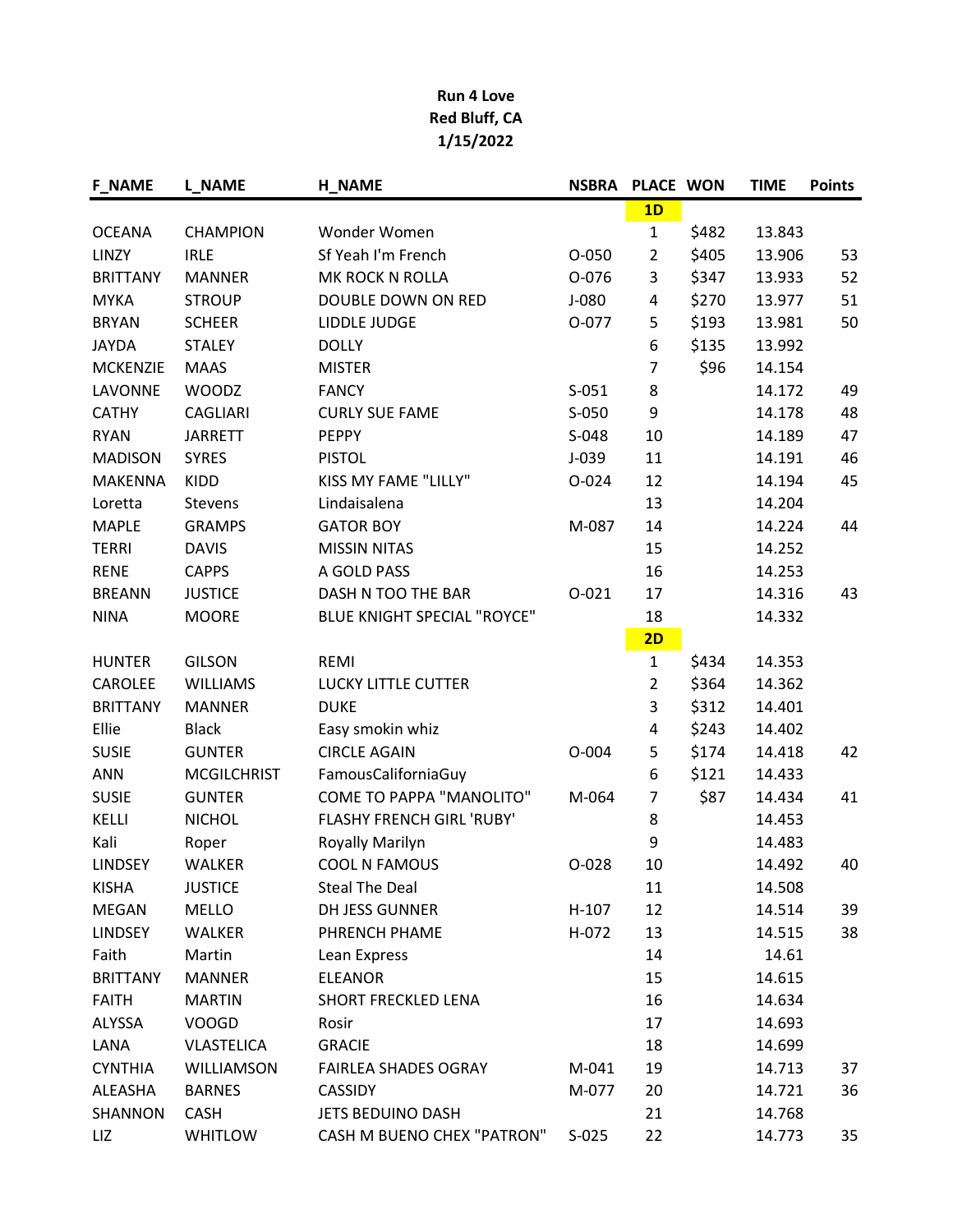| <b>F_NAME</b>      | <b>L_NAME</b>       | <b>H_NAME</b>              | <b>NSBRA</b> | PLACE WON      |       | <b>TIME</b> | <b>Points</b> |
|--------------------|---------------------|----------------------------|--------------|----------------|-------|-------------|---------------|
| SAVANAH            | <b>GULDEN</b>       | VOODOO                     |              | 23             |       | 14.817      |               |
| <b>RILEY</b>       | <b>BITLE</b>        | MISS JESS                  | M-004        | 24             |       | 14.84       | 34            |
|                    |                     |                            |              | 3D             |       |             |               |
| <b>CASSIE</b>      | <b>BLEVINS</b>      | SASSY                      | M-039        | $\mathbf 1$    | \$370 | 14.845      | 33            |
| <b>JAIMIE</b>      | <b>PALMER</b>       | <b>LOIS LANE</b>           | $O - 016$    | $\overline{2}$ | \$310 | 14.871      | 32            |
| <b>DEE</b>         | <b>HENDRICKS</b>    | <b>BAILY</b>               |              | 3              | \$266 | 14.872      |               |
| <b>KATHLEEN</b>    | <b>JORDAN</b>       | I'll Be Rockin             |              | 4              | \$207 | 14.89       |               |
| <b>MAGEN</b>       | <b>MELLO</b>        | <b>Fierce Features</b>     | M-075        | 5              | \$148 | 14.907      | 31            |
| Abigail            | Lenney              | Passionate Candy           |              | 6              | \$103 | 14.909      |               |
| <b>HOPE</b>        | <b>WOOLBERT</b>     | <b>DREAM</b>               | O-074        | $\overline{7}$ | \$74  | 14.926      | 30            |
| Katelyn            | Hodge               | One Time Starlite          |              | 8              |       | 14.937      |               |
| <b>MACKAYLN</b>    | SMEDLEY             | <b>ELMO</b>                |              | 9              |       | 14.939      |               |
| <b>BREANN</b>      | <b>JUSTICE</b>      | Winning In Royal Pjs       | $H-121$      | 10             |       | 14.942      | 29            |
| <b>JENNY</b>       | KUYKENDALL          | <b>TULIP</b>               | M-085        | 11             |       | 14.955      | 28            |
| Myriah             | Jordan              | Oogie                      |              | 12             |       | 15.038      |               |
| ASHLEE             | <b>OWEN</b>         | <b>ROANIE</b>              |              | 13             |       | 15.07       |               |
| SAMANTHA CORNELIUS |                     | <b>BLONDIE</b>             |              | 14             |       | 15.087      |               |
| <b>CINDY</b>       | <b>ROMANO</b>       | <b>RUBY</b>                | $H-100$      | 15             |       | 15.12       | 27            |
| <b>MENDY</b>       | <b>BEARDSLEY</b>    | Mistyfabtakesthecake       |              | 16             |       | 15.121      |               |
| <b>HAYDEN</b>      | <b>ERICKSON</b>     | I'm a Doctor               |              | 17             |       | 15.124      |               |
| <b>MARYANN</b>     | <b>TERRY</b>        | <b>NEON SUNDAY</b>         |              | 18             |       | 15.183      |               |
| AL                 | <b>FREEMAN</b>      | <b>MARE</b>                |              | 19             |       | 15.215      |               |
| <b>JUDY</b>        | <b>HAYES</b>        | PEPPY BOONE SHINE          | $S-003$      | 20             |       | 15.227      | 26            |
| ASHLEY             | <b>JOHNSON</b>      | <b>TFOUR ROCKSTAR FAME</b> | H-025        | 21             |       | 15.24       | 25            |
| <b>BECKY</b>       | <b>DILL</b>         | <b>RICKY</b>               | H-096        | 22             |       | 15.288      | 24            |
| <b>CAMRYN</b>      | <b>SCHWENINGER</b>  | KIWI                       |              | 23             |       | 15.316      |               |
| <b>DIANE</b>       | <b>ADAMS</b>        | <b>SMART ALEC BUDDY</b>    |              | 24             |       | 15.324      |               |
| <b>KISHA</b>       | <b>JUSTICE</b>      | <b>KM OSO FRENCH</b>       | M-082        | 25             |       | 15.338      | 23            |
| <b>SKYLAR</b>      | <b>NILES</b>        | Chex to Boonsmal           | $J-001$      | 26             |       | 15.341      | 22            |
| <b>SYLVIE</b>      | CHATHAM-PEREZ TITON |                            | $S-023$      | 27             |       | 15.356      | 21            |
| <b>GRACE</b>       | <b>THOMPSON</b>     | <b>GARTH</b>               |              | 28             |       | 15.461      |               |
| <b>BECKY</b>       | <b>NELSON</b>       | <b>SONS OF ANARCHY</b>     |              | 29             |       | 15.471      |               |
| Grace              | Murphy              | Bourbon                    |              | 30             |       | 15.496      |               |
| <b>MONTANA</b>     | <b>DUNHAM</b>       | <b>ECHO</b>                |              | 31             |       | 15.56       |               |
| Rachael            | Golden              | <b>Mountain Cruiser</b>    |              | 32             |       | 15.626      |               |
| Mindy              | Whitney             | Cielo Hot Chic             |              | 33             |       | 15.65       |               |
| Victoria           | Rosa                | Terrible Turbo             |              | 34             |       | 15.706      |               |
| <b>EMILEE</b>      | <b>MILLER</b>       | <b>ROCKIN FRENCH KISS</b>  |              | 35             |       | 15.775      |               |
| Kayla              | Gwin                | Dolled up conclusion       |              | 36             |       | 15.804      |               |
|                    |                     |                            |              | 4D             |       |             |               |
| <b>JANAE</b>       | HOY                 | <b>REYS TITAN</b>          | H-059        | $\mathbf{1}$   | \$321 | 15.852      | 20            |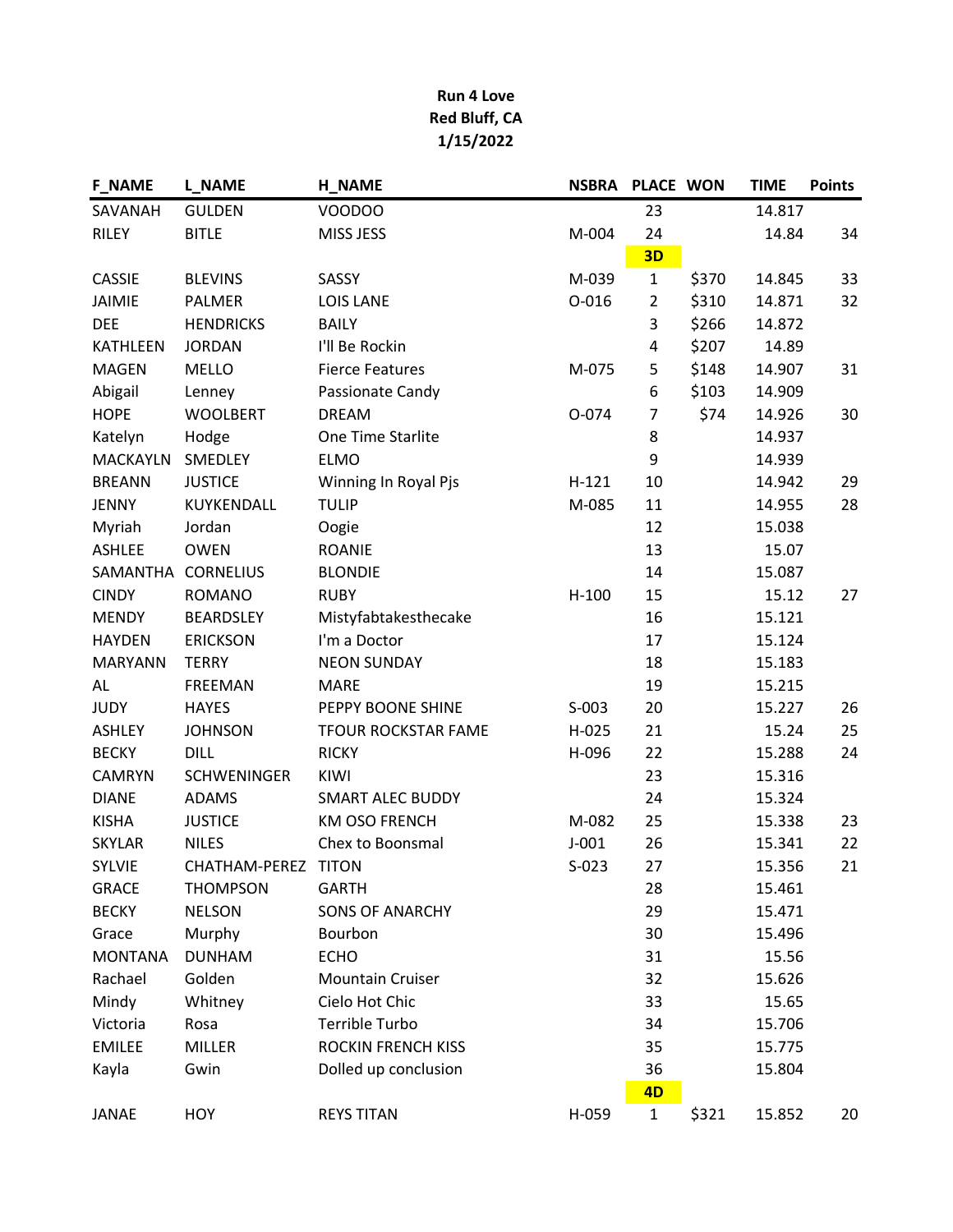| <b>F_NAME</b>   | <b>L_NAME</b>     | <b>H_NAME</b>                      | <b>NSBRA</b> | PLACE WON      |       | <b>TIME</b> | <b>Points</b>  |
|-----------------|-------------------|------------------------------------|--------------|----------------|-------|-------------|----------------|
| <b>EMILY</b>    | <b>CLARY</b>      | Koh Koh                            |              | $\overline{2}$ | \$270 | 15.906      |                |
| SHELBY          | <b>COTTER</b>     | <b>FANCYDRIFTINHANCOCK</b>         |              | 3              | \$231 | 16.013      |                |
| Nelda           | Reyes             | Dream girls Dun n lace             |              | 4              | \$180 | 16.054      |                |
| <b>CANDIE</b>   | <b>VOOGD</b>      | Charlie                            |              | 5              | \$129 | 16.159      |                |
| <b>HEIDI</b>    | <b>ERICKSON</b>   | <b>Fabulous Odds</b>               |              | 6              | \$90  | 16.196      |                |
| Victoria        | Rosa              | Hesa Smokey Charley                |              | 7              | \$64  | 16.224      |                |
| <b>ISABELLA</b> | <b>BROWN</b>      | Jake                               |              | 8              |       | 16.726      |                |
| <b>JULIE</b>    | <b>TUMINO</b>     | <b>BACARDI</b>                     | $H-041$      | 9              |       | 16.882      | 19             |
| <b>ISABELLA</b> | <b>BROWN</b>      | Shooter                            |              | 10             |       | 17.058      |                |
| <b>KARENA</b>   | <b>MAYER</b>      | <b>BUCKAROO LOUIE</b>              | $H-120$      | 11             |       | 17.381      | 18             |
| <b>SHELLIE</b>  | <b>KERR</b>       | ROYAL BULLIONAIRE                  | H-071        | 12             |       | 18.675      | 17             |
| Isabella        | Rangwirtz         | Missy                              |              | 13             |       | 25.265      |                |
| <b>BRITTANY</b> | <b>MANNER</b>     | <b>GENUINE JOE SONG "PREACHER"</b> | M-002        |                |       | 913.859     | 16             |
| <b>CATHEY</b>   | VALLERGA          | <b>BANDITO</b>                     | S-004        |                |       | 913.939     | 15             |
| LANA            | <b>VLASTELICA</b> | <b>FRANK</b>                       |              |                |       | 913.976     |                |
| ALYSSA          | <b>VOOGD</b>      | <b>RUBY</b>                        |              |                |       | 914.054     |                |
| <b>CATHY</b>    | <b>CAGLIARI</b>   | <b>TWINKIE</b>                     | M-059        |                |       | 914.211     | 14             |
| <b>JORDAN</b>   | <b>STALEY</b>     | <b>BIRD</b>                        |              |                |       | 914.332     |                |
| <b>JAIMIE</b>   | <b>PALMER</b>     | <b>ANNIE</b>                       | $O-007$      |                |       | 914.53      | 13             |
| <b>MAKENNA</b>  | <b>BAKER</b>      | DCC MAXI PICK "MARY"               |              |                |       | 914.558     |                |
| SANDRA          | <b>CORBIN</b>     | ONE FINE IKE "REX"                 | $S-027$      |                |       | 914.625     | 12             |
| Aidyn           | Hoy               | Gretchen                           | $J-058$      |                |       | 914.707     | 11             |
| <b>ASHLEY</b>   | <b>JOHNSON #1</b> | <b>CR MONEY</b>                    | $O - 014$    |                |       | 914.723     | 10             |
| Aubrey          | Lembach           | <b>MK Darkness</b>                 |              |                |       | 914.885     |                |
| KAILLEE         | <b>HAMRE</b>      | <b>SPEEDYS SPECIALLADY</b>         | H-068        |                |       | 914.961     | 9              |
| <b>JENNY</b>    | <b>SITES</b>      | <b>PARKER</b>                      | $S-020$      |                |       | 914.979     | 8              |
| Allie           | Jordan            | <b>SW Some Valentin</b>            |              |                |       | 914.994     |                |
| <b>CINDY</b>    | <b>ROMANO</b>     | <b>FAMOUS JOHNNY CASH</b>          | $S-045$      |                |       | 915.014     | $\overline{7}$ |
| <b>MAIA</b>     | <b>MAYER</b>      | <b>TOMCATS MVP</b>                 |              |                |       | 915.033     |                |
| <b>ANGIE</b>    | <b>HARDIN</b>     | <b>GRONK</b>                       |              |                |       | 915.052     |                |
| <b>MANDY</b>    | <b>STALEY</b>     | <b>RUBY</b>                        |              |                |       | 915.054     |                |
| <b>MICHELLE</b> | <b>WOOLBERT</b>   | <b>MAHOGANY</b>                    | $H-113$      |                |       | 915.078     | 6              |
| <b>DILYN</b>    | <b>DICHARRY</b>   | <b>LOLA</b>                        |              |                |       | 915.138     |                |
| Allison         | Clouse            | Hashtag                            | H-099        |                |       | 915.187     | 5              |
| <b>SHERI</b>    | <b>HINTZ</b>      | Hustler                            |              |                |       | 915.297     |                |
| <b>JENNIFER</b> | <b>BRACKETT</b>   | <b>BELLE STAR LIGHT</b>            |              |                |       | 915.406     |                |
| LIZ             | <b>WHITLOW</b>    | PEPONITA SMOKIN NITA "NITA"        | <b>NA</b>    |                |       | 915.527     |                |
| KAYLEE          | LOEWEN            | ELLE BUSY BABE MCCOY "KALLI"       |              |                |       | 915.665     |                |
| SHARON          | PETTAY            | <b>CHICA</b>                       | $H-023$      |                |       | 915.709     | 4              |
| <b>VICKY</b>    | <b>COLLINS</b>    | <b>FLO MASTER</b>                  | $S-037$      |                |       | 915.786     | 3              |
| Tiana           | Shusta            | Arrow                              |              |                |       | 915.955     |                |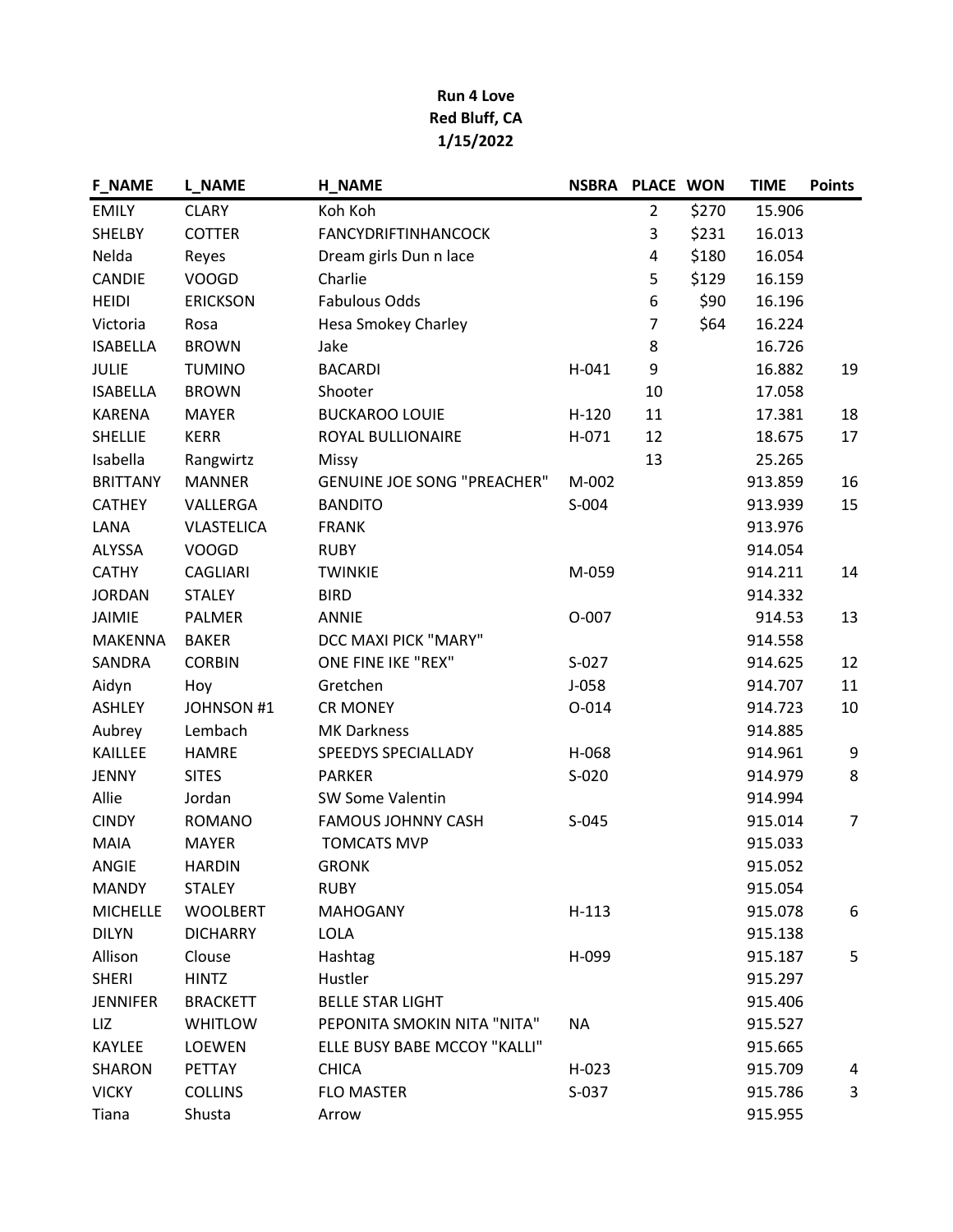| <b>F_NAME</b>   | <b>L_NAME</b>      | <b>H_NAME</b>                     | <b>NSBRA</b> | PLACE WON |   | <b>TIME</b> | <b>Points</b>  |
|-----------------|--------------------|-----------------------------------|--------------|-----------|---|-------------|----------------|
| <b>MADDEE</b>   | <b>BAKER</b>       | KL CHEX THAT PEPPY "MISTER"       | <b>NA</b>    |           |   | 915.981     |                |
| <b>JENNIFER</b> | <b>BREINER</b>     | DRY DOC BOGIE BAR "JAZZY"         |              |           |   | 916.162     |                |
| AMANDA          | <b>KOCH</b>        | <b>CROW</b>                       |              |           |   | 916.185     |                |
| <b>LISA</b>     | <b>CRESTA</b>      | Hurricane                         |              |           |   | 916.373     |                |
| <b>LYNDA</b>    | <b>LANCE</b>       | <b>BUSY FRECKLED CATT</b>         |              |           |   | 917.288     |                |
| <b>JENNIFER</b> | <b>BRASWELL</b>    | Dig Cash Bar                      |              |           |   | 918.104     |                |
| LEXI            | <b>ANDREWS</b>     | <b>CINCH</b>                      |              |           |   | 918.516     |                |
| Rebekah         | Hopkins            | Odin                              | H-109        |           |   | 918.666     | $\overline{2}$ |
| <b>KATIE</b>    | ADAMS              | <b>CHILI</b>                      |              |           |   | 919.382     |                |
| SkyeAngel       | <b>Beckens</b>     | Dawns Medicin Stone (DD)          | $O - 010$    |           |   | 400         | $\mathbf{1}$   |
| <b>OCEANA</b>   | <b>CHAMPION</b>    | <b>REWIND</b>                     |              |           |   | 400         |                |
| <b>EMILY</b>    | <b>CLARY</b>       | <b>SCR Royal Bay Dash</b>         |              |           |   | 400         |                |
| <b>Brandy</b>   | Cogburb            | Nia                               |              |           |   | 400         |                |
| <b>VALERI</b>   | <b>CONSTANCIO</b>  | <b>IMA LENA BABY</b>              |              |           |   | 400         |                |
| TY              | <b>HATHAWAY</b>    | <b>Guys Missed Diamonds</b>       |              |           |   | 400         |                |
| <b>KATHLEEN</b> | <b>JORDAN</b>      | KING OF THE PARTY                 |              |           |   | 400         |                |
|                 | SAVANNAH KAMPMANN  | <b>SUNNY</b>                      |              |           |   | 400         |                |
| SALLIE          | <b>SWANER</b>      | <b>GUNNER</b>                     |              |           |   | 400         |                |
| <b>KAYDIN</b>   | <b>GLEASON</b>     | Jay jay                           |              | 0         | 0 | 0           |                |
| Gabriella       | Gregory            | Simon Sez so                      |              | 0         | 0 | 0           |                |
| <b>ANN</b>      | <b>MCGILCHRIST</b> | Fling Ta California               |              | 0         | 0 | 0           |                |
| <b>KAYLA</b>    | <b>NICHOL</b>      | <b>ESPECIL WILD CHILD 'JELLY'</b> |              | 0         | 0 | 0           |                |
| SABRINA         | <b>RIDDLE</b>      | <b>PISTOL</b>                     |              | 0         | 0 | 0           |                |
| Serenity        | Shores             | Heartbreakeracre                  |              | 0         | 0 | 0           |                |
| Serenity        | Shores             | Ote Kaiote                        |              | 0         | 0 | 0           |                |
| <b>STORMIE</b>  | <b>SHORES</b>      | Dashinforcandy                    |              | 0         | 0 | 0           |                |
| <b>STORMIE</b>  | <b>SHORES</b>      | Kc famous cooper                  |              | 0         | 0 | 0           |                |
| SAVANNAH        | <b>WIRTH</b>       | <b>KC Secret French Kiss</b>      |              | 0         | 0 | 0           |                |
| <b>TRISHA</b>   | <b>WIRTH</b>       | <b>OPAL</b>                       |              | 0         | 0 | 0           |                |